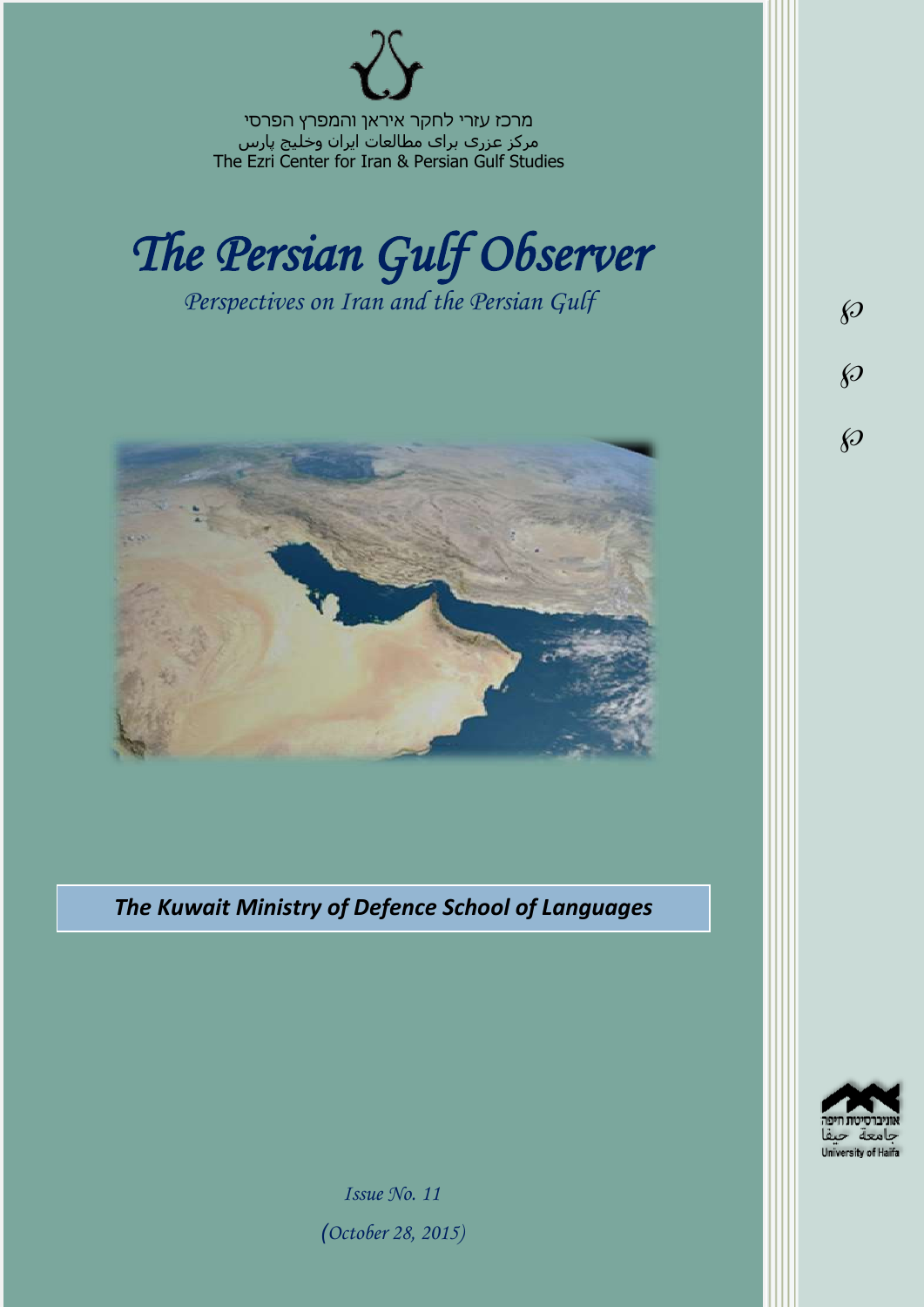The Ezri Center for Iran & Persian Gulf Studies at the University of Haifa is happy to launch The Persian Gulf Observer: Perspectives on Iran and the Persian Gulf. The Persian Gulf Observer will be published periodically, expressing the views and analysis of the Ezri center's researchers on various issues concerning the Persian Gulf region and the countries which lay by its shores. Attached please find the eleventh issue written by Dr. Glen Segell on "The Kuwait Ministry of Defence School of Languages."

You are most welcome to follow the Ezri Center's twits at: <https://twitter.com/EzriCenter> , be our friend on Facebook: [https://www.facebook.com/pages/The-Ezri-Center-for-Iran-and-](https://www.facebook.com/pages/The-Ezri-Center-for-Iran-and-Persian-Gulf-Studies/141080069242626)[Persian-Gulf-Studies/141080069242626](https://www.facebook.com/pages/The-Ezri-Center-for-Iran-and-Persian-Gulf-Studies/141080069242626)

Watch and listen to conferences and lecturers in the Center's YouTube channel:

<https://www.youtube.com/channel/UCZdzvlhv7a8nxLjYZdaz68Q>

and visit our site:<http://gulfc.haifa.ac.il/>

You are also cordially invited to visit our site in Persian [www.TeHTel.com,](http://www.tehtel.com/) where you could find interesting material on various aspects of the life in Israel.

## DOG DOG DOG DOG DOG DOG DOG

תרכז עזרי לחקר איראן והמפרץ הפרסי באוניברסיטת חיפה שמח להשיק את :*The Persian Gulf Observer* 

Perspectives on Iran and the Persian Gulf, בו יוצגו מאמרי דעה שיופצו בתדירות תקופתית, פרי- עטם של חוקרי המרכז על מגוון נושאים מאזור המפרץ הפרסי והמדינות השוכנות לחופיה.

להלן הגיליון האחד-עשר ובו מאמר מאת ד"ר גלן סגל בנושא "בית הספר לשפות של משרד ההגנה הכוויתי."

אנו מזמינים אתכם לעקוב אחרי ציוצי המרכז בכתובת: [EzriCenter/com.twitter://https](https://twitter.com/EzriCenter) ,

[https://www.facebook.com/pages/The-Ezri-Center-for-Iran-and-](https://www.facebook.com/pages/The-Ezri-Center-for-Iran-and-Persian-Gulf-Studies/141080069242626):כהיות חברים שלנו בפייסבוק

[Persian-Gulf-Studies/141080069242626](https://www.facebook.com/pages/The-Ezri-Center-for-Iran-and-Persian-Gulf-Studies/141080069242626)

לצפות ולהאזין לכנסים והרצאות בערוץ היו-טיוב של המרכז:

<https://www.youtube.com/channel/UCZdzvlhv7a8nxLjYZdaz68Q>

<http://gulfc.haifa.ac.il/> ולבקר אותנו באתר הבית

דוברי ויודעי הפרסית שביניכם מוזמנים לבקר באתר שלנו בשפה הפרסית [com.TeHTel.www](http://www.tehtel.com/) בו ניתן למצוא חומרים מעניינים על היבטים שונים של החיים בישראל.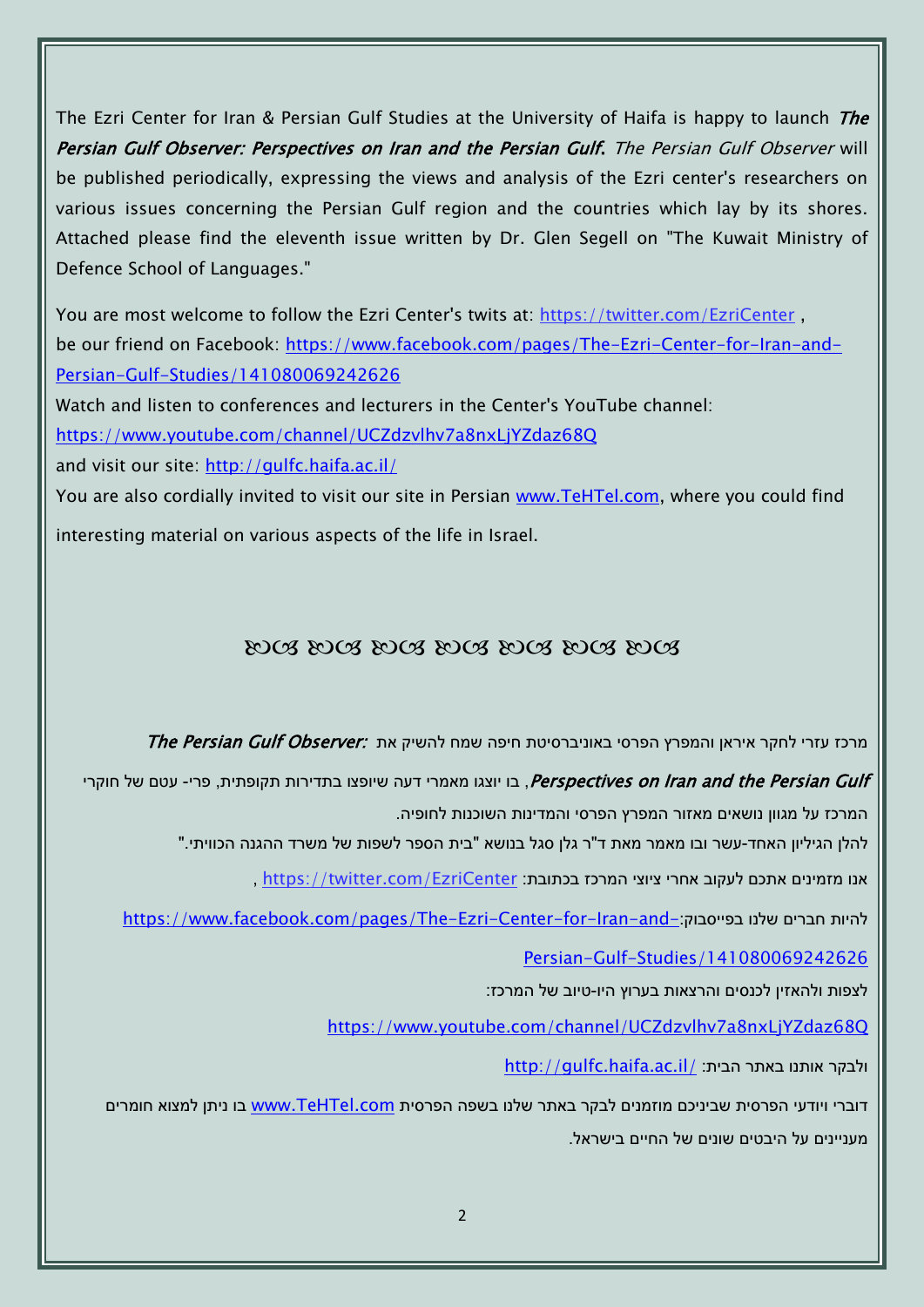## The Kuwait Ministry of Defence School of Languages

Dr. Glen Segell, FRGS, Fellow, Ezri Center for Iran & Persian Gulf Studies, University of Haifa. Formerly Academic Supervisor at the Kuwait Ministry of Defence School of Languages 2009- 2010.

Since the earliest days of trade and diplomacy there has been a need for a common language. Today English predominates as the language of global business and that of academic text books. Only a few notable countries such as Libya don't have the contents of their citizen's passports in both their own language and in English. The same need for a common language also permeates through military needs seen in the training and deployment of the joint and combined forces of allies in peace and war. The end of the Cold War and the invasion of Kuwait by Iraq in 1990 heralded the start of intensive American involvement in the politics and defence of the Persian Gulf. American soldiers deployed for short periods only learned rudimentary Arabic. More prudent was the need to train Kuwaiti soldiers and officials to a working level in English.

The well-established Defence Language Institute (DLI) of the US Armed Forces was tasked with setting up a languages school within the Kuwait Ministry of Defence. Students would come from all branches of the armed forces, civilian government offices, immigration and border control, police and any other organization that would need to communicate in the English language. The students were from all ranks. For example security guards at the rank of Sergeant, civilian aviation engineers, and high ranking command and staff officers. From the onset it was recognized that the school would need to be run and managed locally but using the DLI curriculum and with a US Army liaison officer. In addition to the DLI curriculum there was also instruction for exam preparation for international examinations such as IELTS for those being sent to study in Europe and the USA.

Every three years the Kuwait government issued a competitive tender for the management and for the staffing of the school. By 2010 the main school was well established at the Subhan base adjacent to the Kuwait international airport, and with smaller school schools at other bases. It was managed by a private Kuwait company who also owned and managed primary and secondary schools throughout Kuwait. In addition there were Kuwait and US army officers to provide liaison and specialist input. The Director of the school was an Egyptian national with a PhD in Linguistics from the UK University of Warwick. The teachers for the lower levels were bi-lingual in Arabic and English coming from Egypt and Syria. The teachers for the middle and higher levels were all native English speakers from the USA, Canada, Britain, and Ireland. All the teachers had university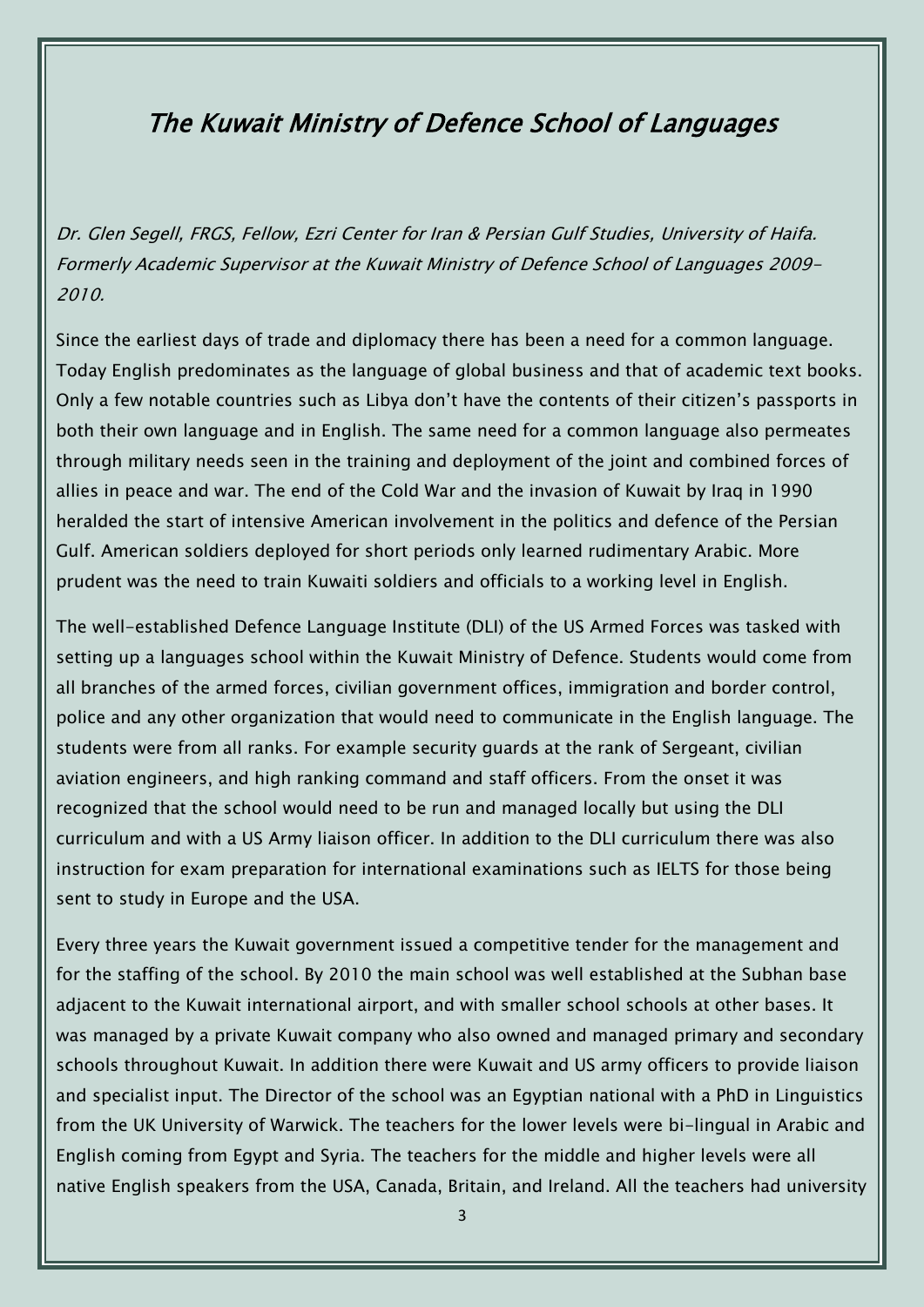degrees supplemented by teaching qualifications. These teachers were on an annual contract that included accommodation and so were bussed in together to the school and back home.

The DLI General English curriculum consists of 36 books where each book took two weeks of teaching. So a student starting from 0 English would need 72 weeks to complete the course. Given various religious, national and annual holidays these 72 weeks would in fact be spread over 100 weeks or two calendar years. It was however rare for any student to spend such a long time at the school. Most units could not release their personnel for such a long time. All students took an English level placement test and an oral test before starting the course. A percentage of students were proficient enough to start a book higher than book 1, for example 12 or even 19. Other students came from combat units were there wasn't a need to reach the proficiency of book 36 and hence ended their studies at book 24 or lower. At any given stage there were between 120 and 150 students in class where each class had no more than six students. Thus there was a teacher student ratio of no more than that of 1:6. The majority of students were male though police and other government offices sometimes sent female students. Classes were gender segregated and the female classes were only taught by female teachers.

The two week teaching schedule for each book was as follows. Classes ran from Sunday to Thursday 06:30 – 12:30. Friday and Saturday are weekend days in Kuwait. The need to end by 12:30 each day was dictated by the temperature of the desert air. Students were assigned homework and exam preparation and studied in groups. The teaching each day was divided into three parts. The main of which was frontal teaching in a class environment from the written text book with teacher instruction. This was supplemented by audio lab facilities and computer aided teaching where each student progressed at his own pace in accordance with the curriculum. The teacher would monitor and assist this. On Thursday there was a mid-book test on Week 1 and an end of book test on Week 2. Student could only repeat the Book level once if they failed a test. If they failed twice they would receive a disciplinary and/or be sent back to their unit. The testing was computer based multiple choices that included a listening section. Teachers were also required to write a progress report on each student. Teachers were regularly monitored by the academic supervisors.

The DLI curriculum was an evolving one that also required constant modification for local requirements. For example a unit in a Book in 1990 would teach how to make a reverse phone call using an international operator with a case study of making flight reservations and car rental. In 2010 such vocabulary and case would be redundant given the use of the Internet. Similarly units teaching social interaction in the US for example parties including alcohol were deemed inappropriate for the Muslim students. So on rotation basis teachers within the Kuwait school would re-write sections of any new DLI curriculum and the associated tests to meet local requirements.

4